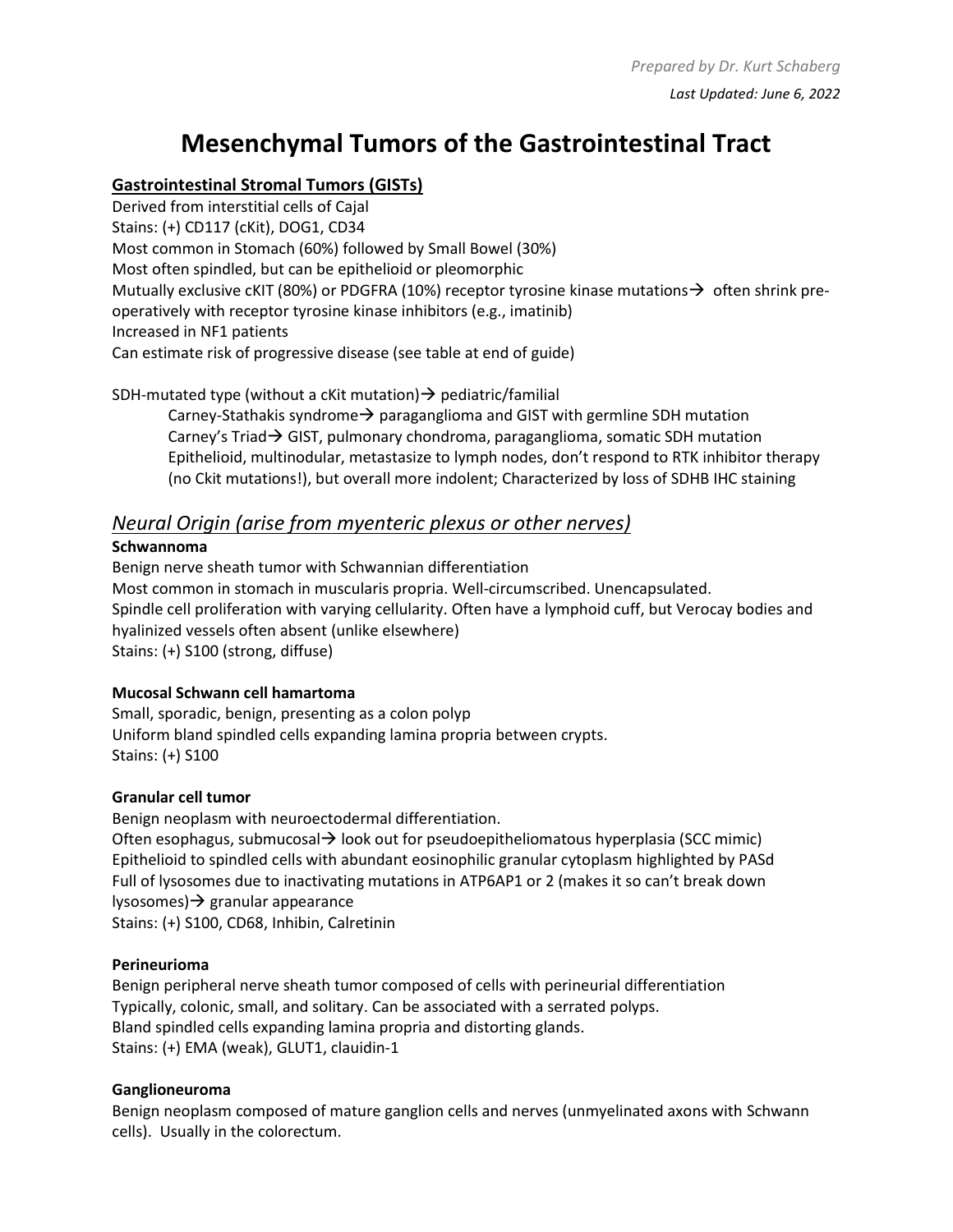When multiple/diffuse and/or syndrome-related (MEN 2b, Cowden, and NF1) → Ganglioneuromatosis Usually sporadic, small mucosal polyps detected incidentally. Diffuse mural involvement strongly associated with MEN2B (RET mutation) Stains: Schwann cells (+) S100, Ganglion cells (+) Synaptophysin, neurofilament

#### **Gangliocytic paraganglioma**

Most common in second part of the duodenum, mostly benign 3 characteristic elements: 1) Epithelioid neuroendocrine cells (think paraganglioma), 2) Ganglion cells, 3) Spindled Schwann cells Stains: (+) S100 in Schwann cells, (+) Synaptophysin in neuroendocrine cells

### *Muscle Origin*

Stains: (+) Desmin, Caldesmon, Actin; (-) Neural markers and GIST markers

#### **Leiomyoma**

Benign smooth muscle tumors, Most common in colorectum (< 1 cm, polypoid arising from muscularis mucosae, pedunculated, asymptomatic) and esophagus (Larger, arising from muscularis propria, symptomatic) Bland, spindled cells, fascicular architecture Minimal mitotic activity (<1 per 50 HPF) and no tumor-type necrosis

#### **Leiomyosarcoma**

Malignant smooth muscle tumors, aggressive. Spindle cell neoplasms with atypia, mitoses, and/or necrosis.

If multiple smooth muscle tumors in an immunosuppressed patient→ consider an EBV-associated smooth muscle tumor

#### **Rhabdomyosarcoma**

Malignant tumors with skeletal muscle differentiation. Stains: (+) Myogenin, MyoD1 Multiple subtypes (see small round blue cell tumor guide)

## *Fibroblastic Origin*

**Fibromatosis** ("Desmoid fibromatosis" or "Mesenteric fibromatosis") Most common in small bowel mesentery; usually large Bland, spindled cells in long, sweeping fascicles. Infiltrative growth. Locally aggressive, non-metastasizing. Stains: + nuclear  $β$ -catenin (80%), may stain with smooth muscle actin WNT/ β-catenin signaling dysregulation due to somatic CTNNB1 or germline APC mutations (so see with Familial Adenomatous Polyposis)

#### **Inflammatory fibroid polyp**

Benign. Most common in stomach, proximal duodenum, or ileum $\rightarrow$  can cause intussusception Centered in submucosa but extend to mucosa Spindled to plump cytologically bland spindled cells and associated eosinophils and lymphocytes; often myxoid background. Cells proliferate/circle around vessels→"onion-skinning" Stains: (+) CD34 Molecular: PDGFRA mutations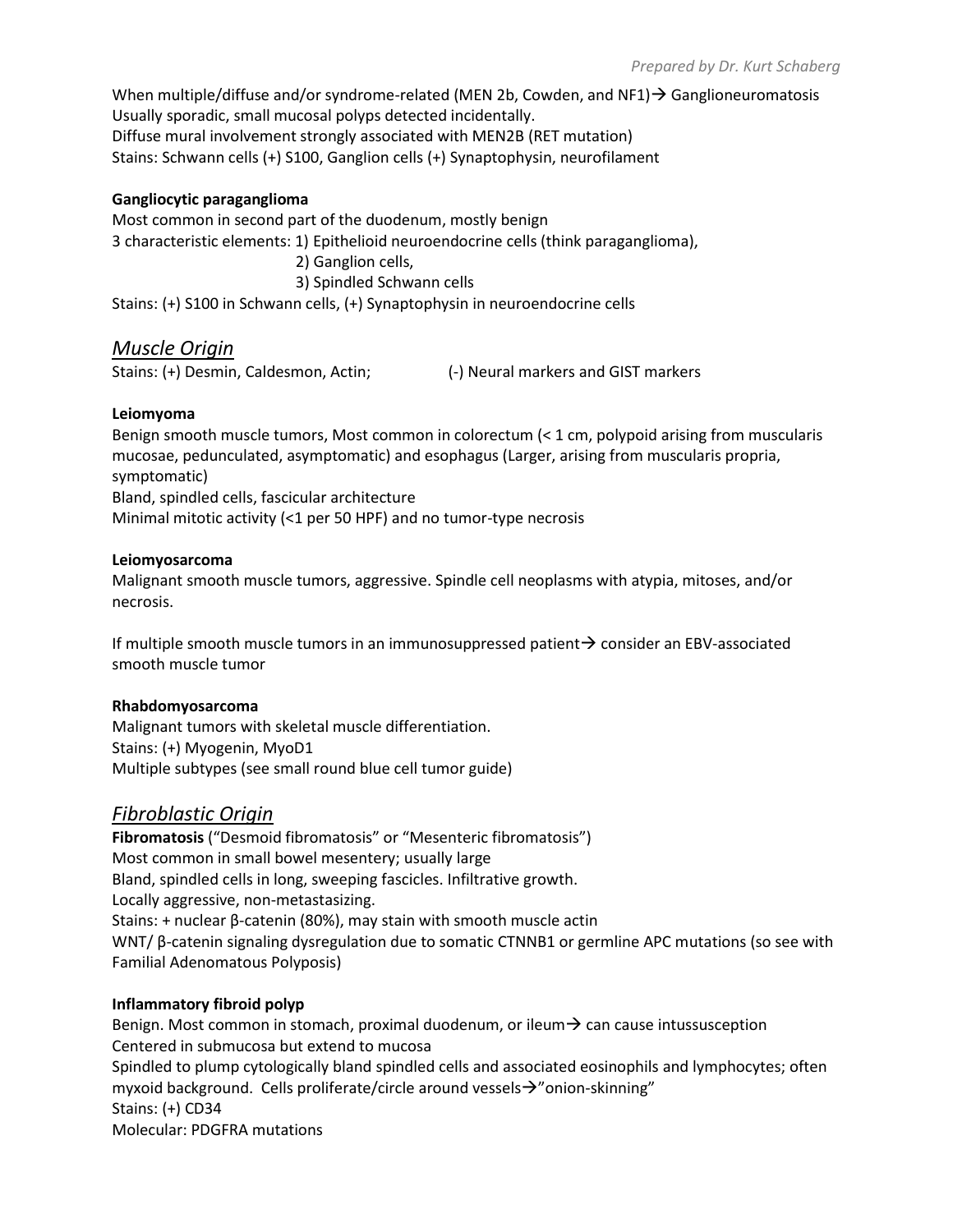#### **Inflammatory myofibroblastic tumor ("IMT")**

Usually in children and young adults Bland, spindled to stellate cells in myxoid to collagenous stroma with associated lymphoplasmacytic inflammation. Stains: ~50% stain with ALK (also detect with FISH), variable staining with myoid markers Molecular: ~60% have ALK rearrangements; ~5% show ROS1 fusions Low risk for recurrence; very rare metastases

## **Solitary Fibrous Tumor ("SFT")**

Adults with slow-growing mass in any anatomic site Bland ovoid to spindled cells with "patternless pattern" (haphazard), "Stag-horn vessels," variable cellularity and collagen. Stains: (+) STAT6, CD34 Molecular: NAB2-STAT6 rearrangement → best seen with STAT6 IHC

## *Vascular Origin*

#### **Glomus Tumor**

Derived from modified smooth muscle cells of the perivascular glomus body. Most common in stomach, usually benign. Round, uniform nuclei with pale eosinophilic polygonal cytoplasm arranged in sheets and nests Richly vascular, hyalinized stroma. Can be mistaken for NET morphologically. Stains: (+) Smooth muscle actin

#### **Lymphangioma**

Benign, lymphatic tumor. Most common in small intestine. Often congenital, presenting in childhood. Thin-walled, dilated spaces with a single layer of endothelial-lined lymphatic spaces containing chylous or serous material. Lymphangiomatosis—multicentric or extensively infiltrating lymphangioma. Stains: (+) CD31, D2-40

#### **Hemangioma**

Can be in any organ. Benign, but can bleed. Varying morphologies with different caliber vessels (e.g., Cavernous) Should NOT see: Papillary growth, multilayering, cellular atypia, mitoses, and necrosis Stains: (+) ERG, CD31, CD34

#### **Kaposi Sarcoma**

HHV8-associated vascular neoplasm often occurring in immunocompromised patients (classically AIDS) Infiltrating small, irregular vascular channels and fascicles of non-pleomorphic spindled epithelioid cells. Erythrocyte containing clefts. Hyaline globules. Associated inflammation. Stains: (+) CD31, CD34, ERG, HHV8 (LANA-1) Often asymptomatic, can bleed

#### **Angiosarcoma**

Malignant vascular tumor with endothelial differentiation. Aggressive. Often high-grade malignant tumors with nuclear atypia, mitoses, and necrosis. Can be epithelioid. Variably vasoformative, with anastomosing vessels to solid sheet-like growth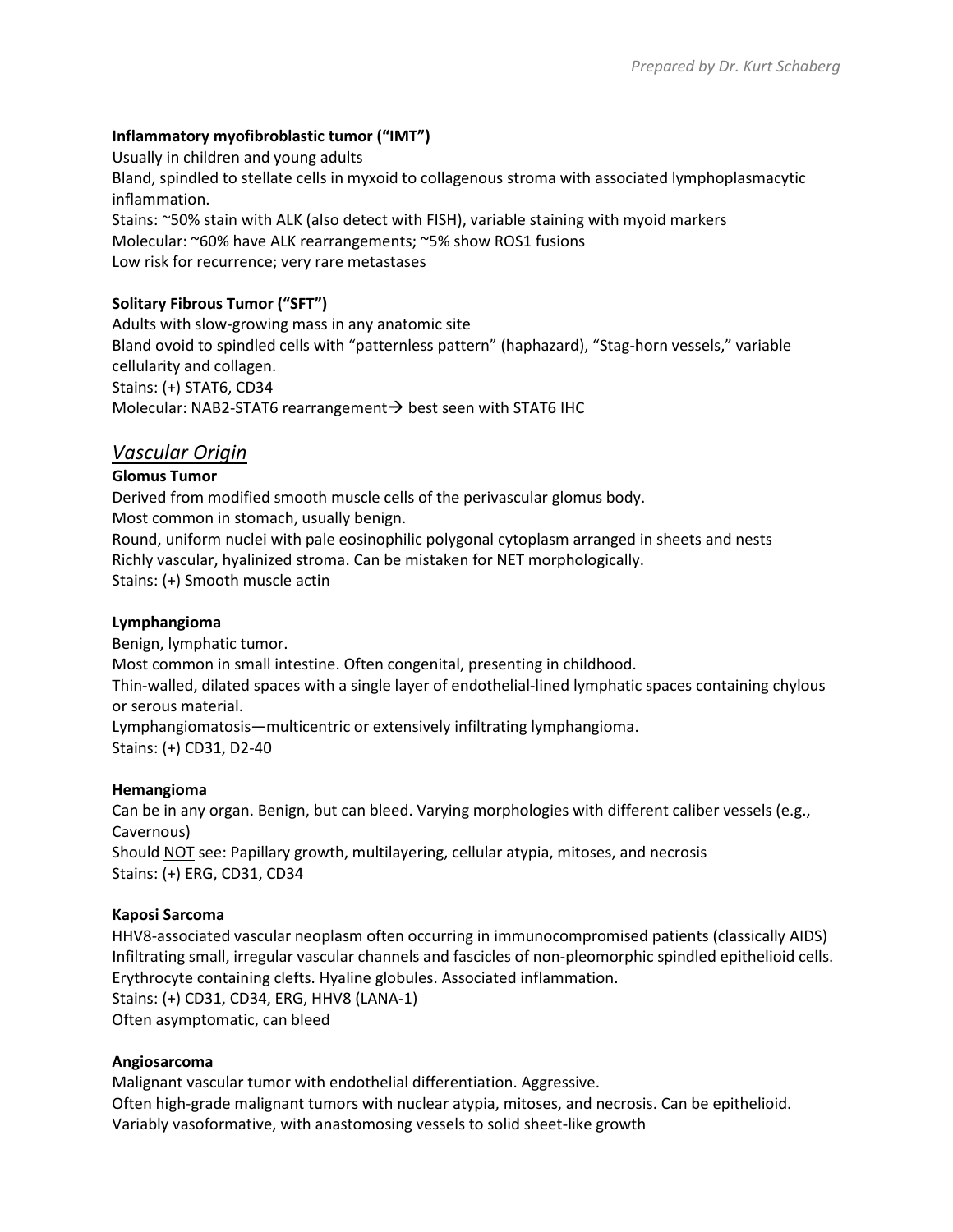#### Stains: (+) ERG, CD31, CD34; Epithelioid angiosarcomas can stain with CK

#### *Adipocytic differentiation*

**Lipoma**

Benign tumor composed of mature adipocytes. Can occur anywhere. Most common in colon in submucosa. If mucosal→ possible Cowden's syndrome

#### **Well-differentiated liposarcoma/Atypical lipomatous tumor**

Malignant adipocytic tumor. Often lipoblasts or atypical cells with smudged nuclei in fibrous septae MDM2 amplifications by FISH

## *Rare/Other*

#### **Plexiform Fibromyxoma**

Benign tumors that arise in the stomach antrum/pylorus. Multinodular, centered in muscularis propria composed of bland spindled cells in myxoid stroma. Non-specific, mostly negative IHC profile.

#### **Synovial Sarcoma**

Malignant spindle cell ("monophasic"), possibly with epithelioid to glandular component ("biphasic") Uniform spindle cells with almost no matrix and somewhat vesicular nuclei. Characteristic SS18 gene rearrangements. Patchy keratin and EMA.

#### **Gastrointestinal Clear Cell Sarcoma-like tumor (GNET)**

Malignant sarcoma with neuroectodermal differentiation (also called GNET) Alveolar/nested architecture; epithelioid to spindled cells with eosinophilic to clear cytoplasm, vesicular chromatin, and prominent nucleoli; scattered multinucleated giant cells. Stains: (+) S100, HMB-45, MelanA, and MiTF FISH: EWSR1 translocation

#### **Perivascular epithelioid cell tumor ("PEComa")**

Mostly epithelioid cells with some spindled component. Cytoplasm granular, eosinophilic to clear. Admixture of adipocytes, epithelioid cells, and intimately associated thick-walled blood vessels. Variable expression of smooth muscle and melanocytic markers Stains: HMB-45, also often Melan-A, MITF (and smooth muscle markers) Marked nuclear atypia and mitoses $\rightarrow$  risk of metastatic behavior

#### **Sclerosing Mesenteritis**

Idiopathic fibroinflammatory tumefactive lesion (likely non-neoplastic) Includes a combination of: 1)Fibrosis, 2)Fat necrosis, and 3)Chronic inflammation (lymphocytes, histiocytes, and occasional germinal centers) Usually self-limited and cured by surgery

#### **Calcifying Fibrous Tumor**

Benign neoplasms composed of hypocellular dense stromal collagen with psammomatous and dystrophic calcifications and patchy chronic inflammation. Well-circumscribed, unencapsulated. Usually affects children and young adults. IHC: (+)CD34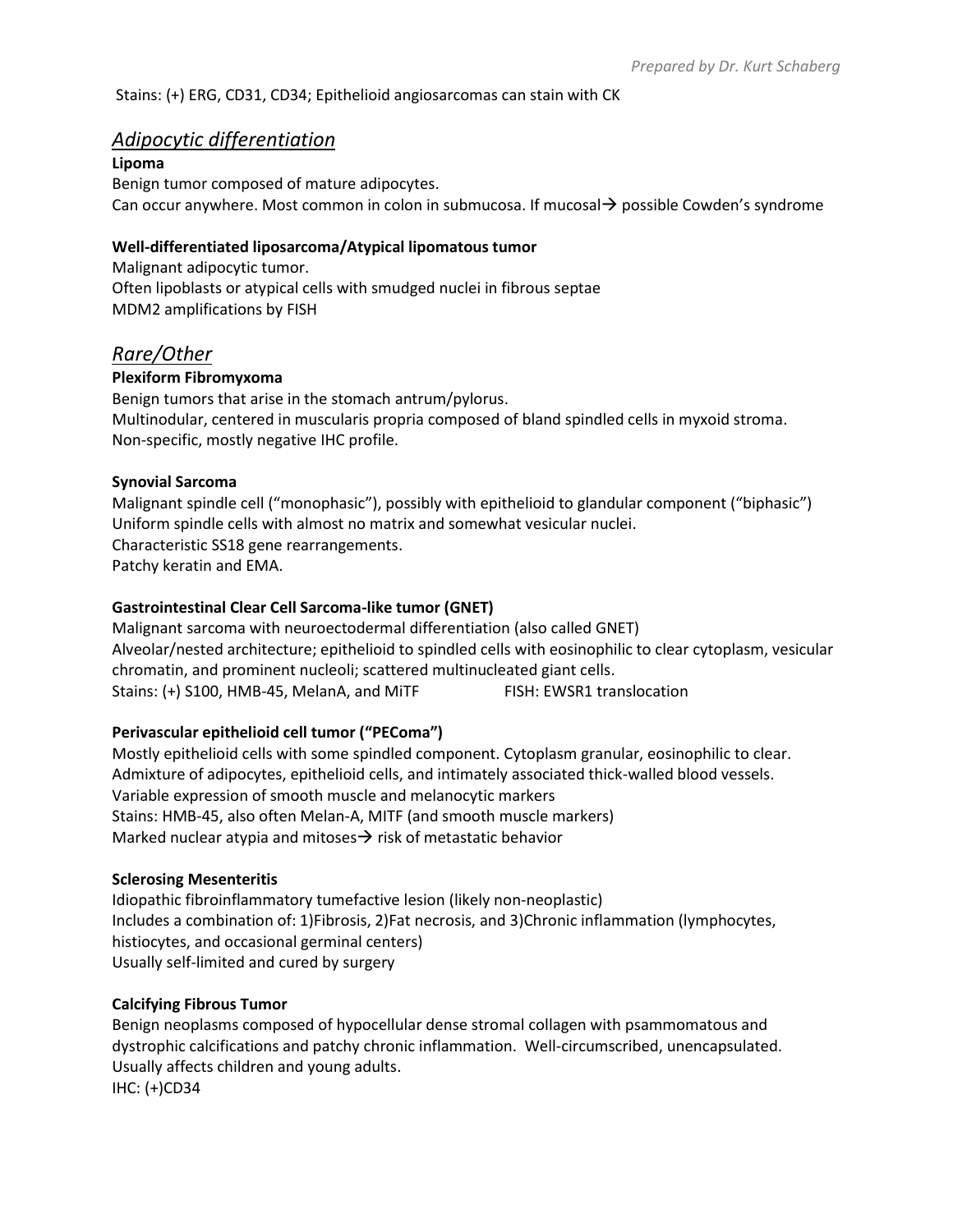## **Basic Mesenchymal GI tumor Immunohistochemistry Panel**

**First Round:** *CD117 (ckit) DOG1* **Desmin → Smooth Muscle tumors**  $$100 \rightarrow$  Neural Tumors (and other, rarer, neural crest tumors) →GIST

## **Second Round (less common tumors):**

*EMA*→ Perineurioma *Nuclear β–Catenin→* Fibromatosis *ALK*→ Inflammatory myofibroblastic tumor *Melan-A*→ GNET, PEComa *Calretinin, CD68*→ Granular cell tumor *SMA*→ Myofibroblastic or muscle differentiation (or Glomus) *CD31 or ERG*  $\rightarrow$  Vascular tumors *CD34*→ Vascular tumors, GIST, Inflammatory fibroid polyp, some NF cells